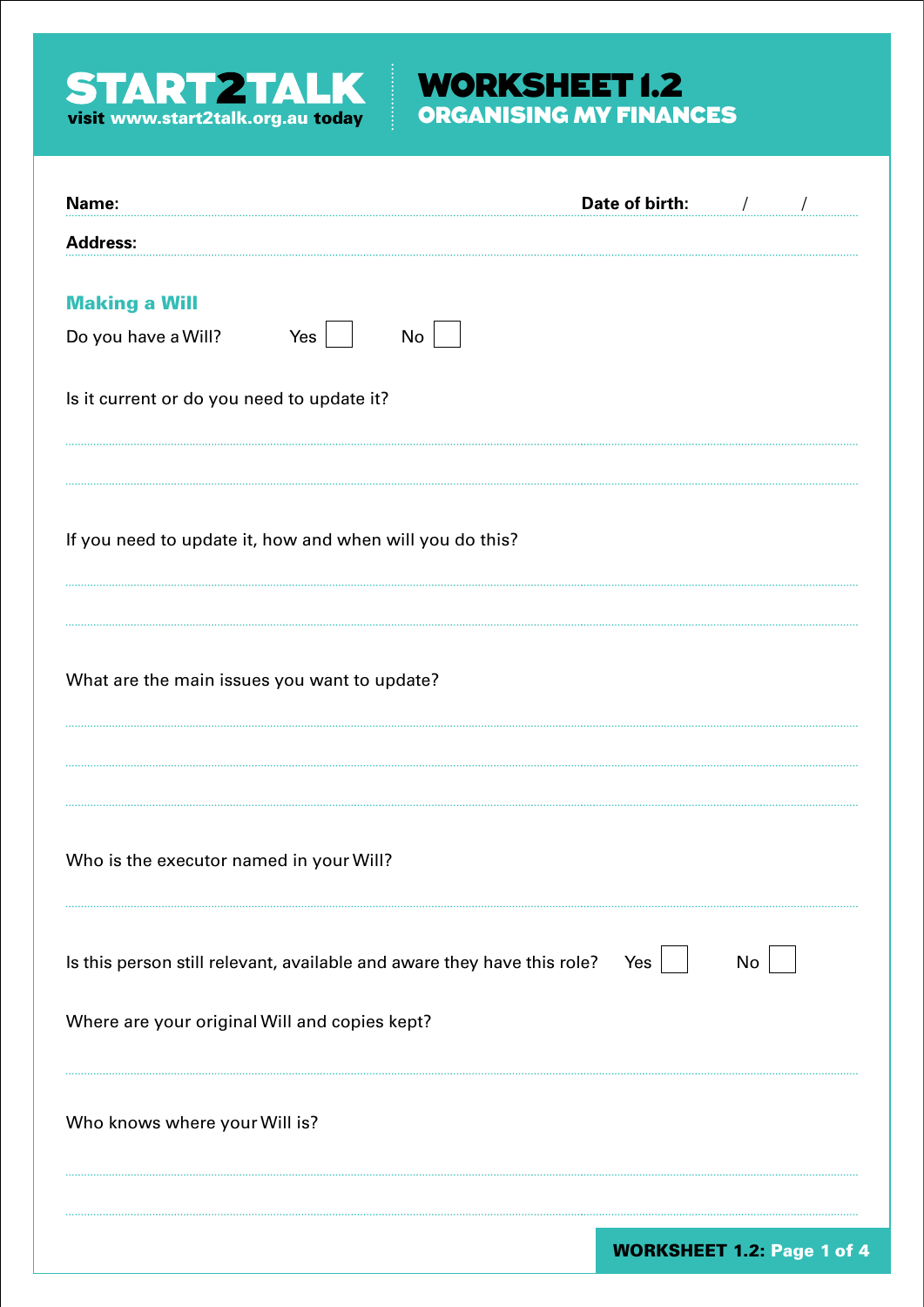## Reviewing your Financial Resources and Plans

Are there financial issues that you need to consider and make changes to under the following headings? Tick the boxes that are appropriate for you.

| Home mortgage and other debts                                                                                       |
|---------------------------------------------------------------------------------------------------------------------|
| Current situation is up to date and appropriate                                                                     |
| I need to make changes now. What are these changes?                                                                 |
| I am not sure, what information do I need to get to work this out?                                                  |
| Superannuation                                                                                                      |
| Current situation is up to date and appropriate                                                                     |
| I need to make changes now. What are these changes?                                                                 |
| I am not sure, what information do I need to get to work this out?                                                  |
| Life and other insurances, including benefits and entitlements                                                      |
| Current situation is up to date and appropriate<br>I need to make changes now. What are these changes?              |
| I am not sure, what information do I need to get to work this out?                                                  |
| Do you need to make plans for financial or other forms of support for adult children or others<br>dependent on you? |
| <b>WORKSHEET 1.2: Page 2 of 4</b>                                                                                   |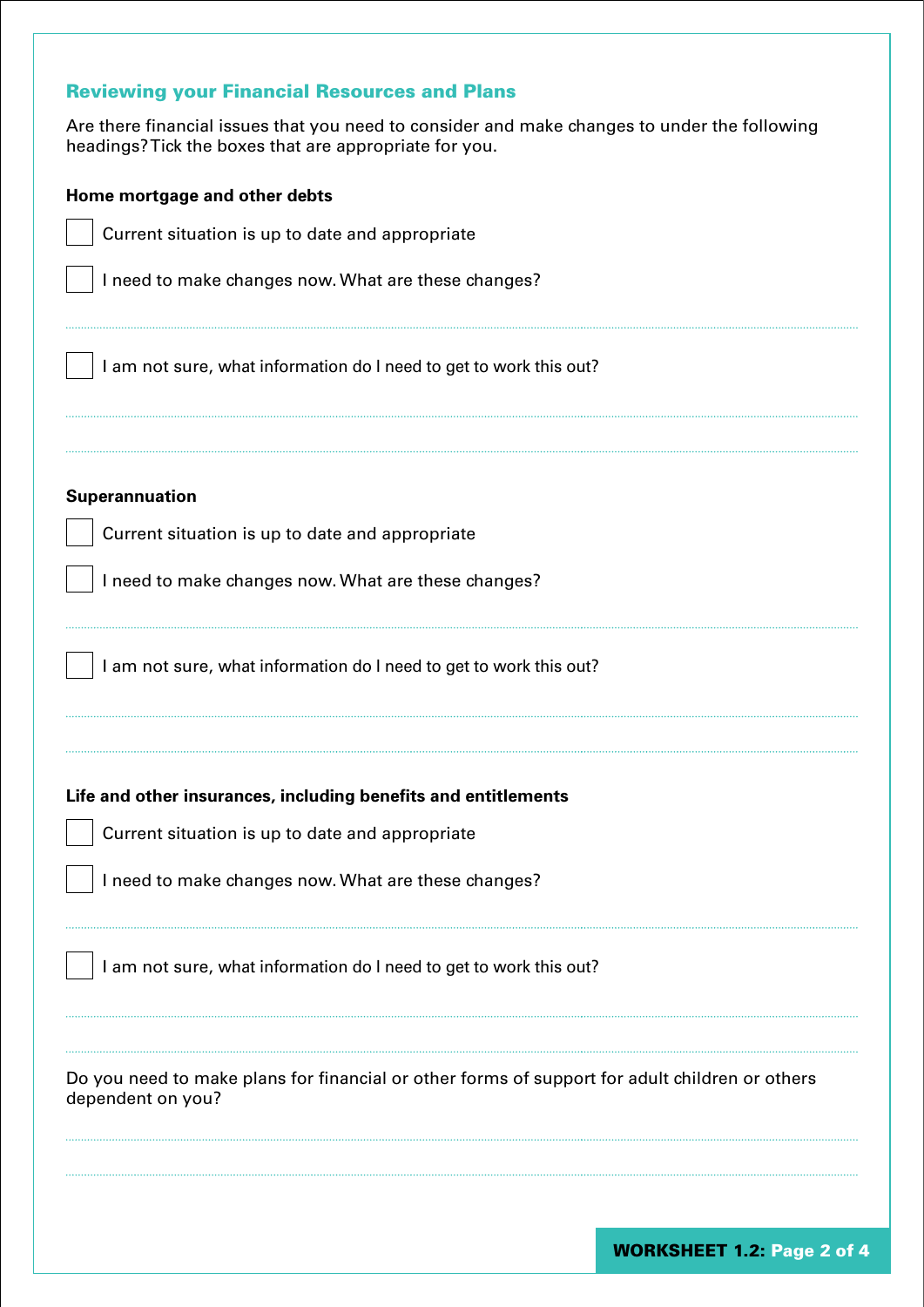| Do you need to get the advice of a financial planner to discuss your current and future financial plans?<br><b>No</b><br>Yes<br>If so, what are the main issues you need to discuss with a financial planner? |                                                                                                    |  |
|---------------------------------------------------------------------------------------------------------------------------------------------------------------------------------------------------------------|----------------------------------------------------------------------------------------------------|--|
|                                                                                                                                                                                                               |                                                                                                    |  |
| <b>Organising your Finances So Another Person Can Help With Their Management</b><br>Are there financial or customer accounts that you could make joint accounts by adding<br>another person?                  |                                                                                                    |  |
|                                                                                                                                                                                                               |                                                                                                    |  |
| Electricity                                                                                                                                                                                                   | <b>Water rates</b>                                                                                 |  |
| Gas                                                                                                                                                                                                           | Insurances                                                                                         |  |
| Telephone                                                                                                                                                                                                     | Investments                                                                                        |  |
| Council                                                                                                                                                                                                       | Other                                                                                              |  |
| If so, how will you do this?                                                                                                                                                                                  |                                                                                                    |  |
|                                                                                                                                                                                                               |                                                                                                    |  |
| or speak on your behalf with any of these organisations?                                                                                                                                                      | Do you want to organise for a family member or friend to have the authority to get information     |  |
| <b>Bank</b>                                                                                                                                                                                                   | Transport authority                                                                                |  |
| Centrelink                                                                                                                                                                                                    | <b>Water rates</b>                                                                                 |  |
| Electricity                                                                                                                                                                                                   | Insurances                                                                                         |  |
| Gas                                                                                                                                                                                                           | Investments                                                                                        |  |
| Telephone                                                                                                                                                                                                     | Other                                                                                              |  |
| Council                                                                                                                                                                                                       |                                                                                                    |  |
| If so, how will you do this?                                                                                                                                                                                  |                                                                                                    |  |
|                                                                                                                                                                                                               |                                                                                                    |  |
| that responsibility?                                                                                                                                                                                          | If you are the main person managing financial affairs in your family, what can you do to share     |  |
|                                                                                                                                                                                                               |                                                                                                    |  |
|                                                                                                                                                                                                               | Are the main papers related to your financial affairs up to date and stored together in one place? |  |
|                                                                                                                                                                                                               | Who would know where to find the main papers related to your financial affairs?                    |  |
|                                                                                                                                                                                                               | <b>WORKSHEET 1.2: Page 3 of 4</b>                                                                  |  |